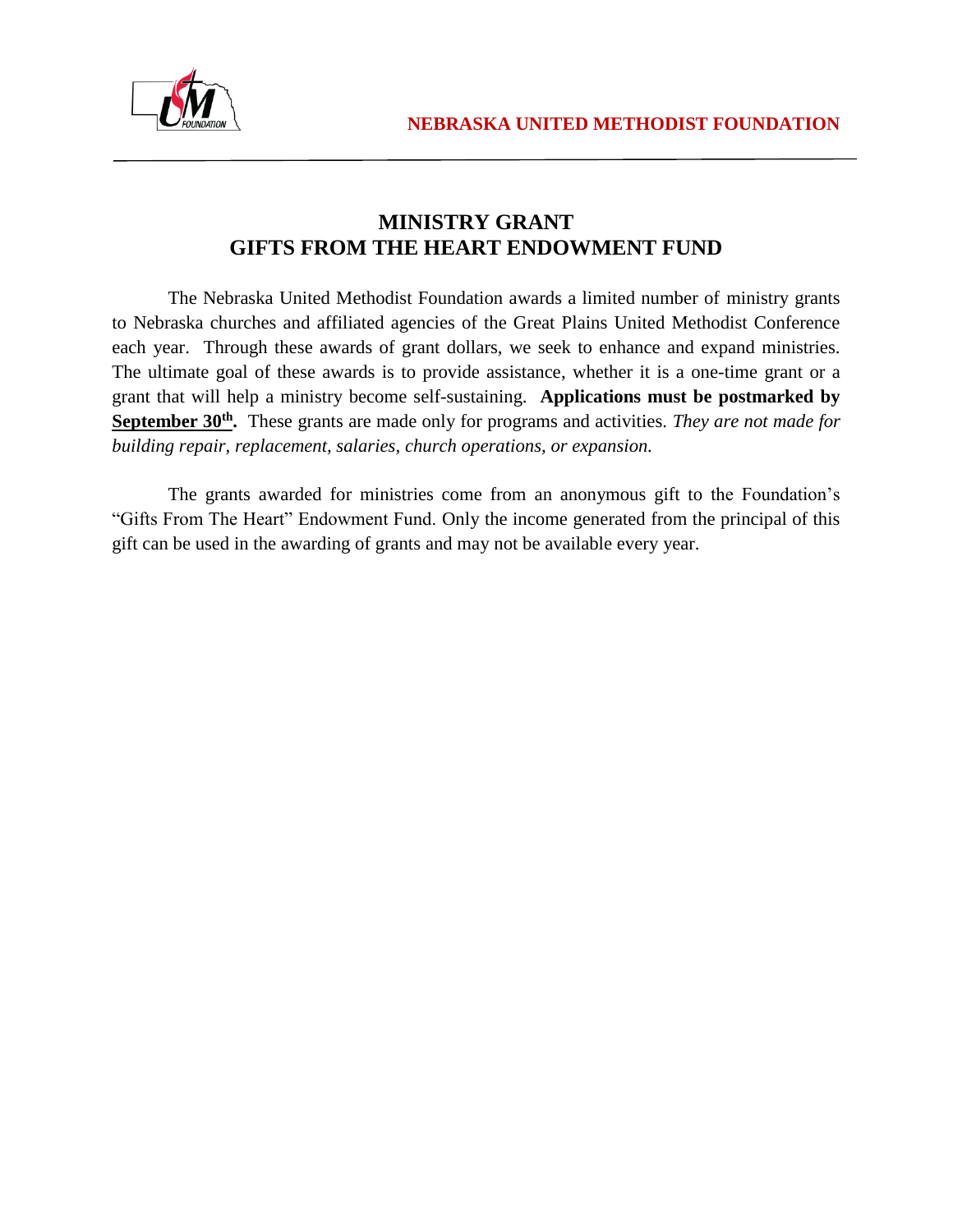

## **MINISTRY GRANT GUIDELINES & CRITERIA**

*Please read thoroughly and carefully.*

It is the mission of the Nebraska United Methodist Foundation ("Foundation") to be a catalyst that strengthens our Nebraska ministries and supports and develops innovative ministries meeting the needs of a diverse and rapidly changing society.

#### **Grant applicants should be aware that priority will be given to the following:**

- $\triangleright$  A ministry that is consistent with the Nebraska United Methodist Foundation's mission to complement and reinforce the stewardship ministry of the churches, organizations, and programs within the State of Nebraska.
- $\triangleright$  A ministry deemed to be of an outreach nature to the larger community.
- $\triangleright$  A ministry that is in collaboration with other United Methodist entities.
- $\triangleright$  A ministry that has identified other sources of revenue.
- $\triangleright$  A ministry that is an integral part of a long-range plan for ministry in the community.

Grants will be awarded on an annual basis. **Applications and supporting materials must be postmarked by September 30<sup>th</sup>** to be considered for a grant to be awarded upon commencement of the program during the following calendar year. If an application is not submitted, even in a subsequent year, the request will not be considered. Due to a high number of applicants and limited funding, **we will only accept one application per church.** 

Foundation grant awards are reviewed by the Nebraska United Methodist Foundation Stewardship Committee. Grants approved by the Foundation's Stewardship Committee are subject to the approval of the Board of Directors of the Foundation at the October board meeting. The Foundation reserves the right to reject in whole or in part any grant application that it deems to be incomplete or not in accordance with the mission and policies set forth by the Foundation. The decision of the Board of Directors of the Foundation regarding all awards shall be final.

**Grants may be renewable up to three years within a five-year period contingent upon the availability of funding sources and the quality and scope of the project.** It is not guaranteed that grants will be awarded the full amount of the request. Grants will be conditional upon requirements being met and documented to the Foundation's satisfaction. All grants awarded shall require no less than annual reporting to the Foundation as to the progress of the project, how the funds were used within the progress and the financial activity resulting from the grant in the event that the grant is awarded and will be applied for again the following year. **If a new application with the progress and financial activity report is not received, the ministry will not be considered for future grants.**

For questions, please call our Director of Stewardship, Kristine Roberts, at 402-323-8842 or 308- 672-1022 or email at [kroberts@numf.org.](mailto:kroberts@numf.org) Applications are available at [www.numf.org.](http://www.numf.org/)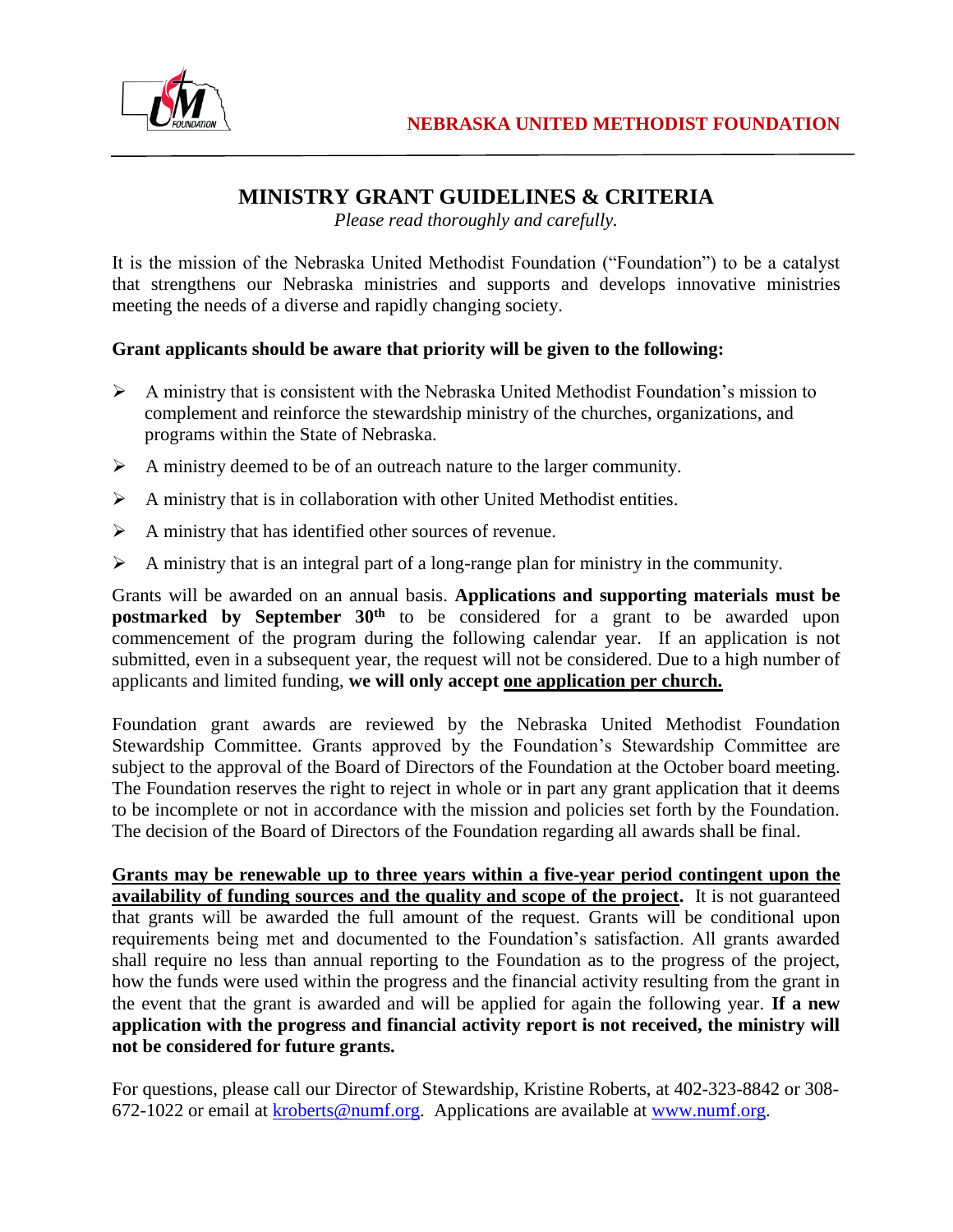

# **MINISTRY GRANT APPLICATION**

*"Gifts From The Heart" Endowment Fund*

#### PLEASE PRINT or TYPE

| Please attach materials that include:                                                                                                                                                                                                                                                                                                                                                                              |            |              |  |  |
|--------------------------------------------------------------------------------------------------------------------------------------------------------------------------------------------------------------------------------------------------------------------------------------------------------------------------------------------------------------------------------------------------------------------|------------|--------------|--|--|
| a. Narrative with details about the ministry including purpose, plan, and significance of<br>program<br>b. Mission and/or Vision Statement<br>c. Timeline and ministry/program budget (including all sources of funding) covering the<br>next three years<br>What is the amount you are requesting from the Foundation? \$<br>Grants are renewable up to three years within a five-year period contingent upon the |            |              |  |  |
| availability of funding sources and the quality and scope of the project.                                                                                                                                                                                                                                                                                                                                          |            |              |  |  |
| Please check: $\Box$ 1 <sup>st</sup> year application $\Box$ 2 <sup>nd</sup> year application $\Box$ 3 <sup>rd</sup> year application<br>How does your ministry relate to the Great Plains Area United Methodist Conference?________                                                                                                                                                                               |            |              |  |  |
|                                                                                                                                                                                                                                                                                                                                                                                                                    |            |              |  |  |
| Have funds for this purpose been requested at the Conference level?                                                                                                                                                                                                                                                                                                                                                | $\Box$ Yes | $\square$ No |  |  |
| If yes, were the District and/or Conference funds awarded?                                                                                                                                                                                                                                                                                                                                                         | $\Box$ Yes | $\square$ No |  |  |
| If no, what was the reason as to why these funds were not awarded for your ministry?                                                                                                                                                                                                                                                                                                                               |            |              |  |  |